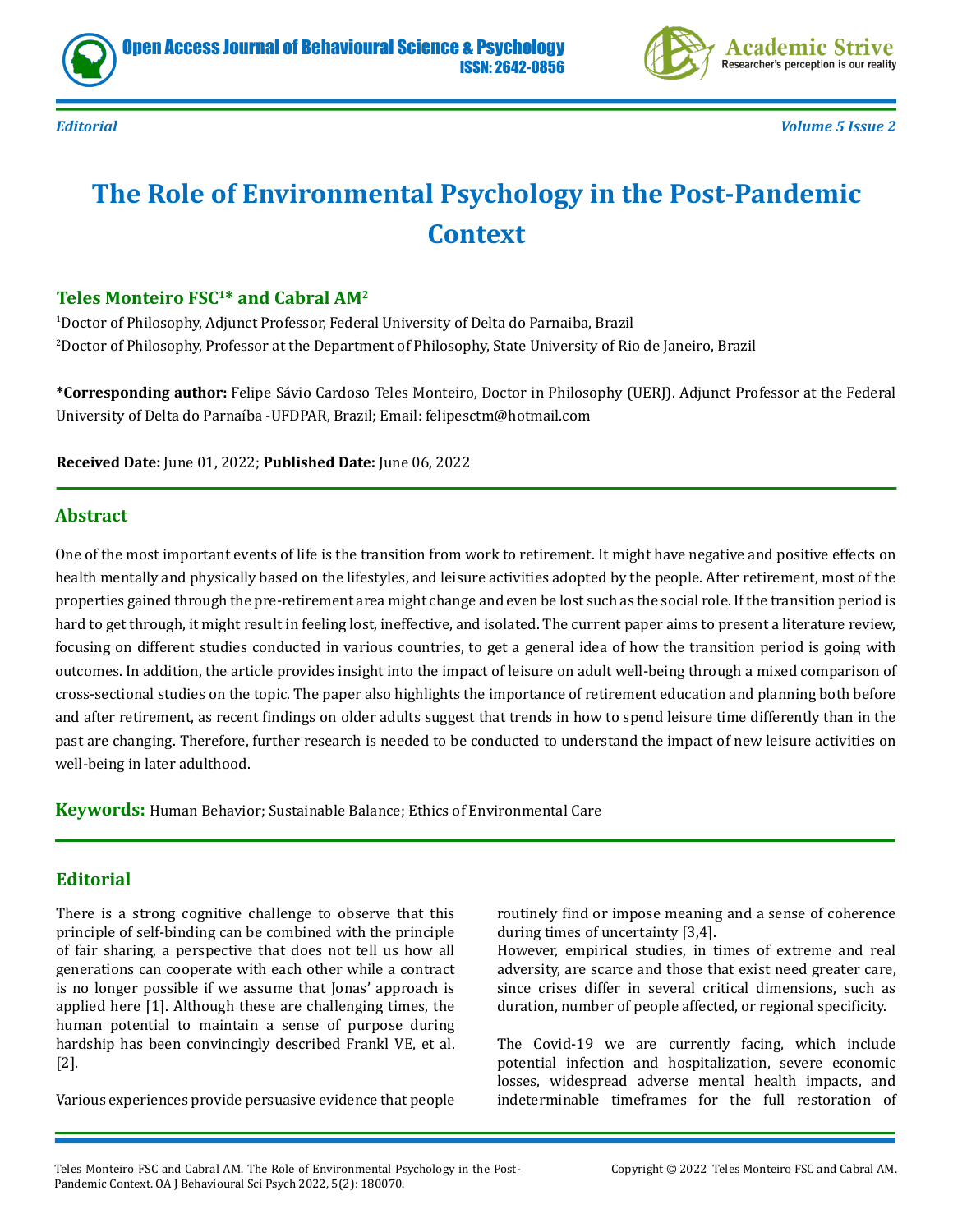conventional services.

We can highlight three person-environment interactions that were violently disrupted by Covid-19 and consider their likely impact on the experience of purpose: how we engage with work, how we engage in education, and how we deal with physical problems. Notably, these domains of interaction have been central to the environmental and ecological perspectives of psychology as well as to the study of purpose in life [5-7]. As uncertainties around this biohazard continue to proliferate, we briefly highlight how Covid-19 can impact every person-environment interaction in ways that are detrimental to the maintenance, development or enactment of goals.

There are long-standing studies in Environmental Psychology, which have discussed disasters of this proportion [8,9], predicting how people will interact with these new environmental challenges, even in the midst of a disaster. It is important to recognize that, unlike other calamities, no damage to the built environment was sustained. Indeed, the schools, neighborhoods, and workplaces in which individuals cultivated their sense of purpose remain intact. The challenge, then, is to meet this moment with a rigorous research agenda designed to inform how people can feel intentional when opportunities to meaningfully engage in their daily activities are altered.

Finally, just as the fight against this pandemic is likely to change societies in profound and permanent ways, we call for an openness to change for issues that will need to incorporate further discussion of the environment. As a resource for engagement in life, we look forward to paying attention to these person-environment interactions and discovering lasting ways to help people maintain a greater sense of responsibility and environmental care.

These high-risk situations, which involve a strong social or environmental impact, must be treated in a condition that requires a maximum degree of responsibility, so that they do not entail negative effects. The effects of technological action are, in many cases, difficult to predict, it is necessary to adopt conservative principles that take all these aspects into account.

This corroborates with a Jonasian concept of the precautionary principle, as foreseen in the fear heuristic, in which prudence and responsibility assume a preponderant role in decisionmaking and in the orientation of technological actions. For the long-term consequences for human health and ecological balance are still uncertain manifestations.

These elements evidenced by Environmental Psychology in providing and rethinking authentic conditions of life is the central objective of Jonasian thought that refer to the importance, value and dignity of life so that we can build dignified human realities and processes, which recognize that life, for to be life, life is worth it.

The concepts proposed by Jonas H, et al. [10-19] (heuristics of fear and the imperative of responsibility) can be important elements for decisions to be taken by groups that discuss environmental issues, no other theory in philosophy has brought principles as clear as Jonas' proposal.

Finally, environmental ethics raises a relevant question: is a voluntary justice of constraint possible at a global level, a level that can be in accordance with the well-being of all generations and allow sustainability to remain within planetary limits? We can conclude here that we need to continue our investigations in several directions. For environmental ethics combining long-term sustainability, an analysis of the qualitative change of the economic system due to the possibility of new behaviors according to the Responsibility Principle has to be conducted. At the same time, we need to know the key role played by nature's resilience through the analysis of the dynamics of ecosystem services in relation to their unreduced production (evidence of thresholds for some real big changes - climate change, erosion of biodiversity, fisheries and etc. . .) [20].

#### **References**

- 1. Oliveira J (2014) Understanding Hans Jonas. Petropolis: Voices.
- 2. Frankl VE (1963) Man's search for meaning: Revised and updated. [S.l.]: WW Publisher.
- 3. [Heine SJ, Proulx T, Vohs KD \(2006\) The meaning](https://pubmed.ncbi.nlm.nih.gov/16768649/)  [maintenance model: On the coherence of social](https://pubmed.ncbi.nlm.nih.gov/16768649/)  [motivations. Pers Soc Psychol Rev 10\(2\): 88-110.](https://pubmed.ncbi.nlm.nih.gov/16768649/)
- 4. [Sedikides C, Wildschut T, Stepha E \(2018\) Nostalgia](https://eprints.soton.ac.uk/420238/) [shapes and potentiates the future. The social psychology](https://eprints.soton.ac.uk/420238/)  [of living well 181-199.](https://eprints.soton.ac.uk/420238/)
- 5. [Sundstrom E \(1996\) Environmental Psychology 1989-](https://www.annualreviews.org/doi/abs/10.1146/annurev.psych.47.1.485) [1994. Annual review of psychology 47\(1\): 485-512.](https://www.annualreviews.org/doi/abs/10.1146/annurev.psych.47.1.485)
- 6. [Winkel G, Seagert S, Evans GW \(2009\) An ecological](https://www.sciencedirect.com/science/article/abs/pii/S0272494409000085)  [perspective on theory, methods, and analysis in](https://www.sciencedirect.com/science/article/abs/pii/S0272494409000085)  [environmental psychology: Advances and challenges.](https://www.sciencedirect.com/science/article/abs/pii/S0272494409000085) [Journal of Environmental Psychology 29\(3\): 318-328.](https://www.sciencedirect.com/science/article/abs/pii/S0272494409000085)
- 7. [Ryff CD \(2014\) Psychological well-being revisited:](https://pubmed.ncbi.nlm.nih.gov/24281296/) [Advances in the science and practice of eudaimonia.](https://pubmed.ncbi.nlm.nih.gov/24281296/)  [Psychother Psychosom 83\(1\): 10-28.](https://pubmed.ncbi.nlm.nih.gov/24281296/)
- 8. [Brown K, Westaway E \(2011\) Agency, capacity, and](https://www.academia.edu/43044868/Agency_Capacity_and_Resilience_to_Environmental_Change_Lessons_from_Human_Development_Well_Being_and_Disasters)  [resilience to environmental change: lessons from human](https://www.academia.edu/43044868/Agency_Capacity_and_Resilience_to_Environmental_Change_Lessons_from_Human_Development_Well_Being_and_Disasters)